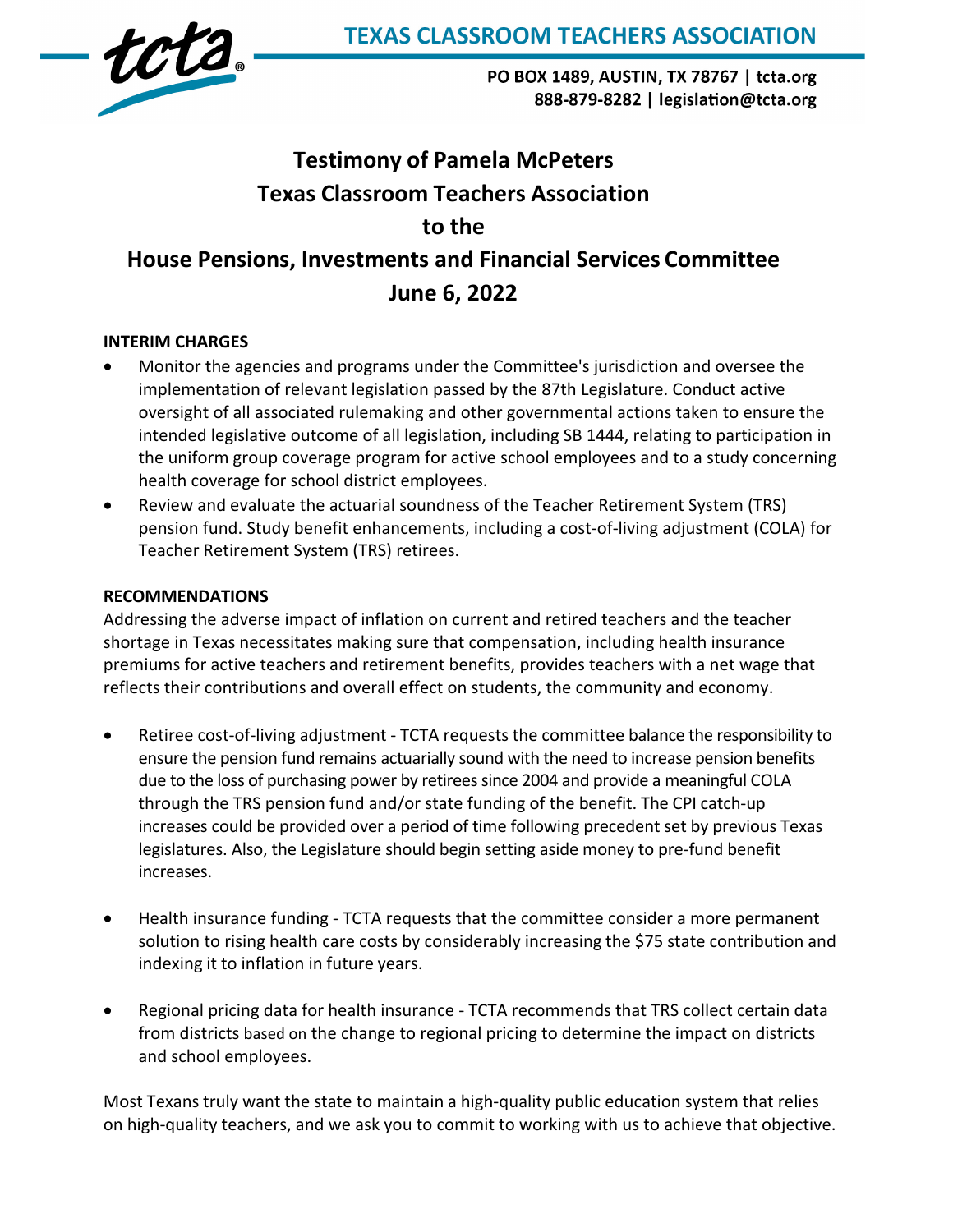#### **COMMENTS**

TCTA appreciates the opportunity to provide testimony on the interim charges related to implementation and rulemaking of SB 1444, and TRS pension benefit enhancements.

The current national average in annual expenses per consumer unit when accounting for inflation is \$68,317 (U.S. Bureau of Labor Statistics). Drastic increases in cost-of-living expenses housing, food, transportation, childcare, health care, and other necessities – are causing additional strain on Texas teachers striving to earn a living on an average base pay of \$58,887 or an average retirement annuity of \$25,416.

## **TRS pension fund**

TCTA appreciates the state's commitment in SB 12, the TRS pension reform bill from 2019, that provides for gradual contribution increases from the state and public education employers to better ensure the pension fund is actuarially sound. SB 12 also required steady increases in contributions from active employees that have correspondingly impacted take-home pay.

Retired educators' pensions and benefits have not kept pace with inflation and the current cost of living. Many retirees' pensions are below what is needed to provide an adequate standard of living. The TRS annuity is essential for retirees and is often the only source of retirement income, especially since the vast majority of school employees do not receive Social Security benefits. Texas is one of 18 states that do not require teachers to be enrolled in Social Security.

Texas still lags other states in contribution rates to the pension fund. Per the NASRA Public Funds Survey the median contribution rate for non-Social Security employers is around 21% while the median employer rate for Social Security employers is 16%.



## **National Association of State Retirement Administrators FY 2020**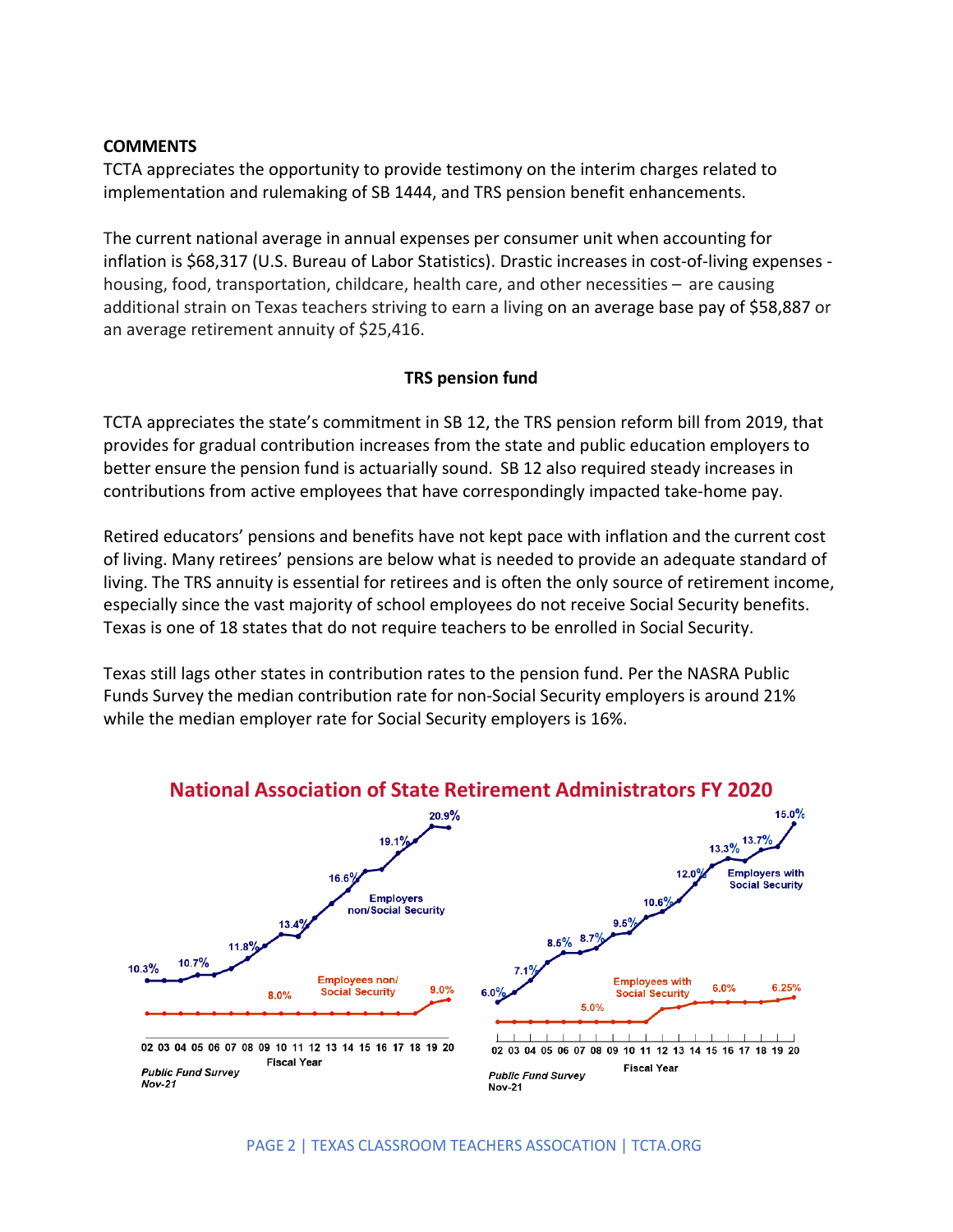Texas teachers' pensions average only \$2,118 per month even though the fund is healthy and could remain viable with increased benefits to annuitants. Retired teachers in Texas have not received a cost-of-living increase since 2013 (which only affected those retiring before August 31, 2004, and was capped at \$100) and some have never seen such an increase, while 60% of states have an automatic COLA. Additionally, the dollar had an average inflation rate of 2.43% per year between 2013 and today, producing a cumulative price increase of 24.10%. This means that today's prices are 1.24 times higher than average prices since 2013, according to the Bureau of Labor Statistics consumer price index. In 2022 alone, the inflation rate has increased by 8.26%.

The legislature has successful precedent in providing cost of living increases over a period of several years to restore retirees to the purchasing power of their original pensions. In 1993, a four-phase Consumer Price Index catch-up plan was designed to increase annuities for TRS members whose incomes were 15% to 115% below the CPI. The 73 $^{rd}$  Legislature passed legislation to implement the plan. The second, third and fourth phases were signed into law in 1995, 1997 and 1999 respectively.

| <b>History of TRS COLA</b> |                                                                                                                                                                                                                                                                                                                                                                                                                                     |  |  |  |  |  |
|----------------------------|-------------------------------------------------------------------------------------------------------------------------------------------------------------------------------------------------------------------------------------------------------------------------------------------------------------------------------------------------------------------------------------------------------------------------------------|--|--|--|--|--|
| 1993                       | TRS Members who retired prior to 9/1/91 received an inflation adjustment ranging from 5%-<br>15% depending on the member's retirement date. This was the first in a series of "catchups,"<br>for retirees whose annuity-purchasing power lagged behind the Consumer Price Index.                                                                                                                                                    |  |  |  |  |  |
| 1995                       | TRS Members who retired before 9/1/93 were paid the greater of two options:<br>Current annuity with an inflation adjustment ranging from 2%-17% depending on the<br>$\bullet$<br>member's retirement date; or<br>Re-computation of the annuity using the current minimum annual salary (\$18,500) for<br>$\bullet$<br>a classroom teacher or full-time librarian if the actual average salary was less than the<br>current minimum. |  |  |  |  |  |
| 1997                       | TRS Members who retired prior to 9/1/96 received an inflation adjustment ranging from 2%-<br>14% based upon the member's retirement date.                                                                                                                                                                                                                                                                                           |  |  |  |  |  |
| 1999                       | TRS Members who retired between 9/1/98 and 8/31/99 received a 10% increase in their<br>annuities, which was equivalent to the multiplier increase. Members who retired prior to<br>9/1/98 received an inflation adjustment between 2%-7% based upon the member's<br>retirement date and the 10% multiplier equivalent.                                                                                                              |  |  |  |  |  |
| 2001                       | TRS Members who retired between 9/1/00 and 8/31/01 received a 4.5% increase in their<br>annuities, which was equivalent to the multiplier increase. Members who retired prior to<br>9/1/00 received a 6% inflation adjustment plus the 4.5% multiplier equivalent.                                                                                                                                                                  |  |  |  |  |  |
| 2013                       | Members who retired prior to 9/1/04 received a 3% COLA (capped at \$100 per month).                                                                                                                                                                                                                                                                                                                                                 |  |  |  |  |  |

 *\*Information provided by TRS*

The most effective way to focus benefit increases on the neediest retirees is to direct the greatest increases to those who retired earliest; but more recent retirees cannot be left out, given current inflationary pressures. Granting retirees a pension increase based on inflation would help all retirees regain purchasing power lost to inflation.

While the costs of providing benefit increases must be taken into consideration, the purpose of the retirement fund is not simply to grow, but to provide retirement security for Texas' retired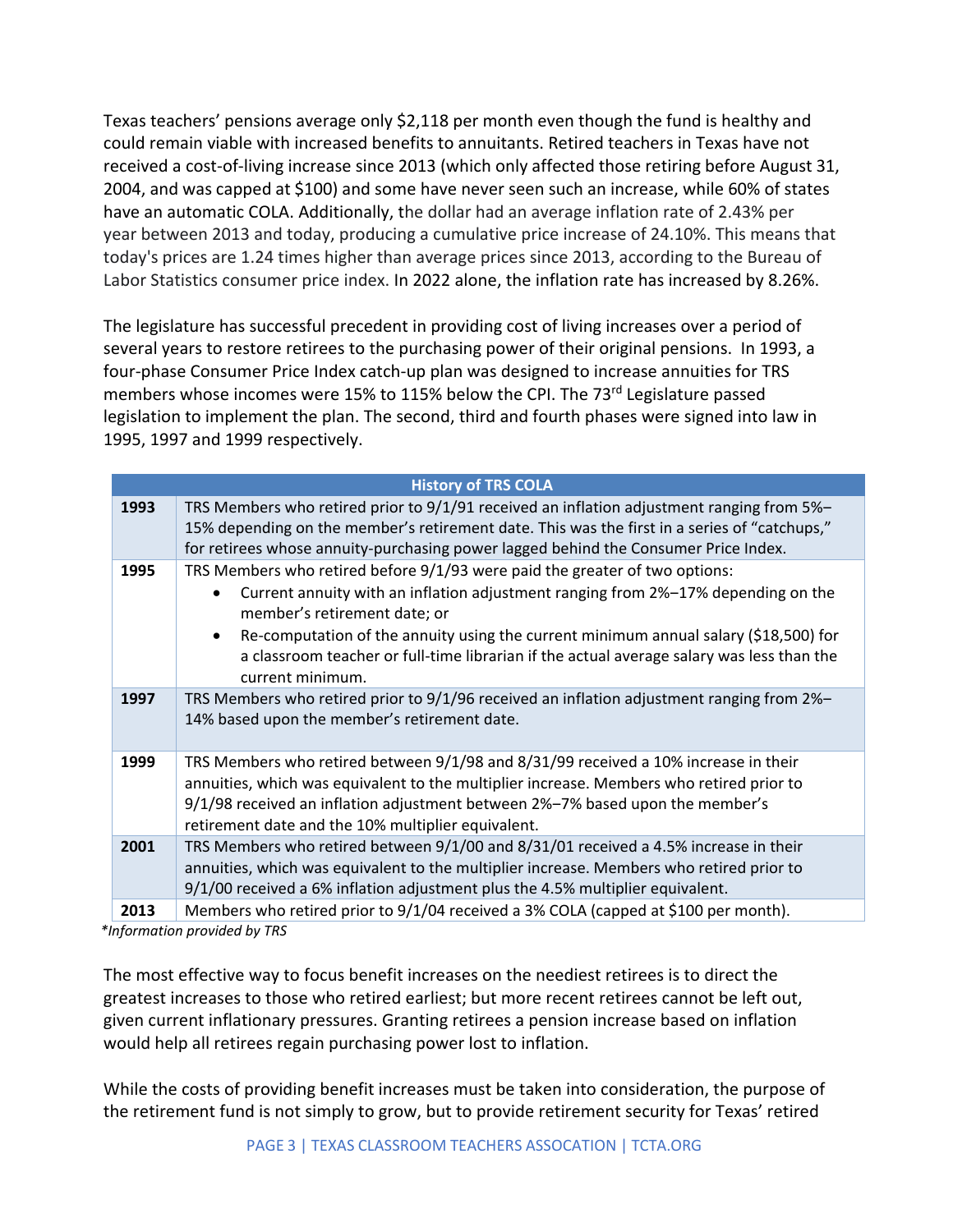school employees. The state must prioritize spending to increase benefits, and we suggest setting aside funding each session to begin prefunding future enhancements, as TRS data clearly shows that this is a cost-effective way to fund benefit increases.

**TCTA requests the committee balance the responsibility to ensure the pension fund remains actuarially sound with the need to increase pension benefits due to the loss of purchasing power by retirees since 2004 and provide a meaningful COLA through the TRS pension fund and/or state funding of the benefit. The catch-up increases could be provided over a period of time following precedent set by previous Texas legislatures. Also, the Legislature should begin setting aside money to pre-fund benefit increases.**

# **Active School Employee Health Insurance**

TCTA is very grateful for the leadership's recent commitment to \$435 million in additional funding for TRS-ActiveCare, the state's school employee health insurance program, for the upcoming school year. Without this help, many educators would have faced significant increases in their insurance premiums, at a time when the financial and career pressures of teaching in Texas are already overwhelming. Not only are no premiums increasing in the next school year, a number of employees will actually benefit from lower premiums.

An ongoing, more permanent solution for unaffordable health insurance will be a crucial component of the solution to the teacher shortage. Teachers in Texas make an average of \$7,449 less than the national average teacher salary. Even when accounting for cost of living, teacher wages in Texas rank 29th out of the 50 states and Washington, D.C. (Every Texan Report 2022). In addition, premiums have continued to rise through TRS-ActiveCare over the years, yet the minimum contributions by the state of \$75 per member per month and districts of \$150 per member per month have remained stagnant and are not based on actual health care costs. (Most districts opt to contribute more, however, those optional contributions have not come near keeping pace with the increased costs.) In 2001, a \$225 contribution covered the cost of the premium for the member. Today, a \$225 contribution no longer covers the premium; the least expensive coverage for the current year (2021-22) is \$417. TRS-ActiveCare participants have paid an increasingly greater share of the total premium directly out of their salaries and the burden on school employees has become staggering.

Moreover, the health care benefits have steadily declined, accompanied by a migration of participants into the lowest levels of the plan for affordability reasons. An employee who needs family coverage will pay a median premium of \$1,180/month in regional-based premiums for the LOWEST level of coverage. And that premium cost per month includes a \$5,000 family deductible in addition to co-pays, with most benefits not kicking in until after the deductible is met. For those with greater medical needs who choose a higher level of coverage, which also includes co-pays and a \$3,600 deductible, the median premium for family coverage – after the state/district minimum contribution – is \$1,450 per month.

PAGE 4 | TEXAS CLASSROOM TEACHERS ASSOCATION | TCTA.ORG The unaffordability of health insurance for active employees has been a growing problem for years. This is in part because of the unusual nature of the program: TRS administers ActiveCare,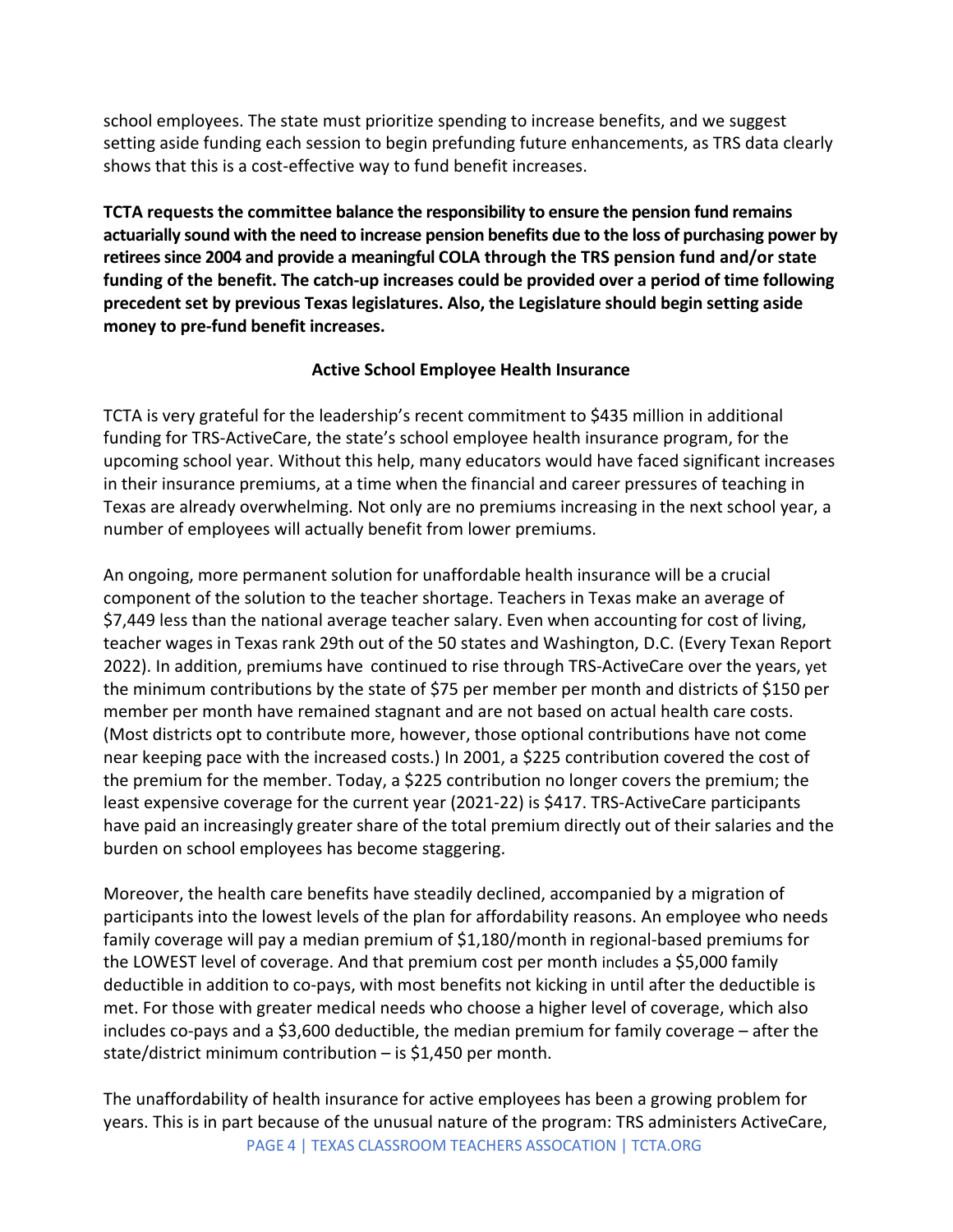which covers around half of Texas school employees, but some local districts provide their own insurance; and funding is provided for all employees (whether in ActiveCare or a local plan) but runs through the school finance formulas (under the auspices of the Texas Education Agency). Neither TRS nor TEA has requested additional funding during the budget process, and as a result the state's contribution has not changed since the program's inception even though medical costs have risen significantly over the same time.

Teacher health insurance benefits suffer by comparison to national averages for the public and private sectors, and to Texas state employees' benefits. Below is a chart that shows current premiums, employee contributions and employer contributions for participants in TRS-ActiveCare, state employees, and the national averages for public and private sector employees per the 2021 Kaiser Foundation study.

| <b>Health Insurance Premium/Contribution Comparisons 2021</b> |                              |                               |                                                     |                                                  |                                   |  |  |
|---------------------------------------------------------------|------------------------------|-------------------------------|-----------------------------------------------------|--------------------------------------------------|-----------------------------------|--|--|
|                                                               | <b>ActiveCare</b><br>Primary | <b>ActiveCare</b><br>Primary+ | <b>ActiveCare</b><br>HD<br>(Compatible<br>with HSA) | <b>Texas</b><br><b>State</b><br><b>Employees</b> | <b>National PPO</b><br>(Kaiser**) |  |  |
| <b>Employee</b><br>only<br>premium                            | \$417                        | \$542                         | \$429                                               | \$623                                            | \$645                             |  |  |
| <b>Employee</b><br>pays                                       | \$192 46%                    | \$317   58%                   | \$204   48%                                         | $$0 0\%$                                         | \$108 17%                         |  |  |
| <b>Employer</b><br>pays                                       | $$225* 54%$                  | $$225* 42%$                   | $$225* 52\%$                                        | \$623   100%                                     | \$537   83%                       |  |  |
| <b>Family</b><br>premiums                                     | \$1,405                      | \$1,675                       | \$1,445                                             | \$1,817                                          | \$1,852                           |  |  |
| <b>Employee</b><br>pays                                       | $$1,180 84\%$                | \$1,450   87%                 | \$1,220   84%                                       | \$597   33%                                      | \$497   27%                       |  |  |
| <b>Employer</b><br>pays                                       | $$225* 16%$                  | $$225* 13%$                   | $$225* 16%$                                         | $$1,220$   67%                                   | $$1,354$   73%                    |  |  |

*\*These are average rates across the state. Actual rates will vary based on region. The*

*\$225 employer contribution for ActiveCare represents the state's \$75 contribution and the minimum \$150 per month required of school districts.*

*\*\*Kaiser Foundation 2021 Employer Health Benefits Survey a[t https://files.kff.org/attachment/Report-Employer-](https://files.kff.org/attachment/Report-Employer-Health-Benefits-2021-Annual-)[Health-Benefits-2021-Annual-](https://files.kff.org/attachment/Report-Employer-Health-Benefits-2021-Annual-) [Survey.pdf](https://files.kff.org/attachment/Report-Employer-Health-Benefits-2021-Annual-Survey.pdf)*

**TCTA requests that the committee consider a more permanent solution to rising health care costs to teachers by considerably increasing the \$75 state contribution and indexing it to inflation in future years.**

SB 1444 established regional ratings that adjust a district's premium rate based on its regional cost of care, demographics, and other factors. While many districts will benefit in the upcoming plan year from lower premiums, others – without the \$435 million in newly appropriated funding – would have seen significantly higher rates. Without legislative action to approve ongoing higher state contributions, this structure will continue to create higher or lower premium costs based on regions, with higher costs most likely borne by school employees.